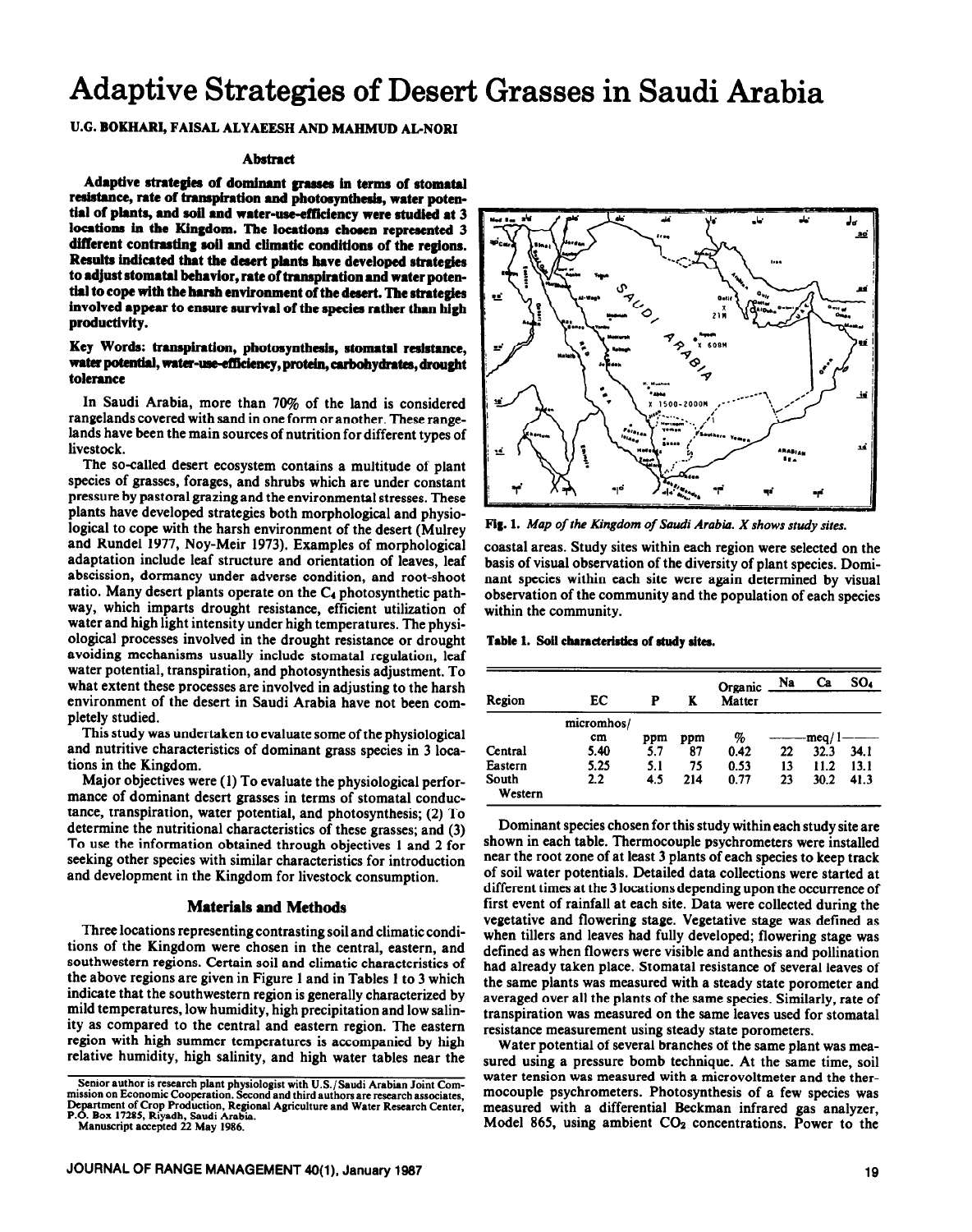| Region       | Met.<br><b>Station</b>          |                            |                           |                      |                      |                      |                      |                      |                      |                      |                      |                      |                      | Annual<br>Jan. Feb. Mar. Apr. May Jun. Jul. Aug. Sep. Oct. Nov. Dec. Average |  |
|--------------|---------------------------------|----------------------------|---------------------------|----------------------|----------------------|----------------------|----------------------|----------------------|----------------------|----------------------|----------------------|----------------------|----------------------|------------------------------------------------------------------------------|--|
|              |                                 |                            |                           |                      |                      |                      |                      |                      |                      |                      |                      |                      |                      |                                                                              |  |
| Southwestern | Taif Khamis-<br>Mushait<br>Abha | 14.8<br>13.7<br>12.6       | 16.2<br>152<br>14. I      | 19.4<br>17.0<br>15.9 | 21.9<br>18.9<br>16.8 | 24.9<br>21.3<br>20.2 | 28.3<br>24.2<br>23.0 | 27.9<br>23.2<br>22.6 | 28.1<br>23.2<br>22.4 | 27.1<br>22.5<br>21.3 | 22.5<br>18.9<br>17.7 | 18.5<br>16.2<br>15.0 | 15.3<br>13.6<br>12.4 | 22.0<br>17.8<br>16.8                                                         |  |
| Central      | Riyadh<br>Qassim                | 13.8.<br>12.2 <sub>1</sub> | 16.2 <sub>1</sub><br>14.8 | 20.3<br>19.5         | 25.2<br>23.6         | 31.0<br>29.2         | 34.5<br>32.9         | 34.7<br>33.9         | 34.8<br>33.7         | 32.1<br>31.6         | 26.6<br>25.7         | 20.5<br>19.5         | <b>14.9</b><br>14.1  | 24.1<br>21.5                                                                 |  |
| Eastern      | Dhahran                         | 15.8                       | 17.0                      | 20.8                 | 27.5                 | 31.3                 | 34.5                 | 36.0                 | 35.7                 | 33.2                 | <b>29.0</b>          | 23.4                 | 17.8                 | 26.7                                                                         |  |

Table 2. Average mean monthly and annual temperature of different regions of Saudia Arabia (10 years averages).

Table 3. Average mean monthly and annual rainfall of different regions of Saudi Arabia (10 years averages).

| Region       | Met.<br><b>Station</b> |       |      | Jan. Feb. Mar. Apr. |      | May   | Jun.        |         |       |          |      |      |      | Annual<br>Jul. Aug. Sep. Oct. Nov. Dec. Average |
|--------------|------------------------|-------|------|---------------------|------|-------|-------------|---------|-------|----------|------|------|------|-------------------------------------------------|
|              |                        |       |      |                     |      |       |             |         | $-mM$ |          |      |      |      |                                                 |
| Southwestern | <b>Taif Khamis-</b>    | 9.3   |      | 19.8                | 29.8 | 34.8  | 4.5         | $1.5\,$ | 6.3   | 5.2      | 6.0  | 26.8 | 6.5  | 156.2                                           |
|              | Mushait                | 8.1   | 16.8 | 52.9                | 34.2 | 34.7  | 7.3         | 23.0    | 18.1  | 7.5      | 0.4  | 18.1 | 21.6 | 242.0                                           |
|              | Abha                   | 119.3 | 3.4  | 15.6                | 48.0 | 147.5 | - 19.9      | 32.6    | 168.7 | 36.5     | 44.4 | 18.4 | 0.9  | 655.2                                           |
| Central      | Riyadh                 | 18.9  | 4.5  | 29.4                | 36.3 | 16.5  | 0           | 1.0     | 0.1   | $\bf{0}$ | 0    | 3.9  | 7.7  | 119.3                                           |
|              | Qassim                 | 19.4  | 8.7  | 21.7                | 25.1 | 8.5   | $\mathbf 0$ | 0       | 0     | 0        | 1.0  | 21.1 | 18.6 | 125.0                                           |
| Eastern      | Dhahran                | 15.5  | 10.9 | 10.7                | 8.9  | 1.8   | 0           | 0       | 0     | $\bf{0}$ | 0    | 9.1  | 14.5 | 71.4                                            |

IRGA was supplied through a portable generator and a stabilizer.

Protein was determined by Kjeldahl N  $\times$  6.25. Kjeldahl N was determined on the aboveground parts of plants at vegetative and flowering stages. Similarly, total nonstructural carbohydrates (TNC) were determined on aboveground parts of plants according to the method described by Smith (1969).

#### **Results and Discussion**

Table 4 shows the water potentials of soil and different species from the 3 sites. In southwestern region 2 species namely *Eragrostis braunii* and *Hyperrhenia hirta* maintained higher water potential than the other species from the same site. *Panicum turgidum* and *Astemztherum fragilis* from the eastern region and *Panicum turgi*dum from the central region maintained high water potentials (less negative) during the vegetative stage. Soil water potentials in the southwestern region were higher than in the central or the eastern region, but in all the locations it was beyond the sensitivity level of the thermocouple psychrometer. The water potentials of all the species at the 3 locations were lower (more negative) during the flowering stage than the vegetative stage. The same species that maintained high water potentials during vegetative stage also maintained high water potentials during flowering stage.

The decline in water potentials of aboveground parts of plants during flowering stage could be attributed to the depletion of soil water potentials as well as to the increased demand by the developing inflorescence. Most of these species, especially in the central and eastern regions, have a very short growing season. The vegetative stage is usually completed within 1 or 2 months following the event of rainfall. The flowering stage once initiated under favorable soil moisture conditions continues through a number of dry months. During this period most of the grain-bearing tillers slow down their vegetative growth and the developing inflorescence become the major sink for water and mineral resources.

The stomatal resistance and rate of transpiration of various grass species are given in Table 5. *Andropogon distachyus* and *Chrysopogon plumullosus* in the southwestern region, *Astenatherum fragilis* in the eastern and *Panicum turgidum* in the central region encountered higher stomatal resistance and correspondingly lower transpirational losses than the remaining species. Maintenance of high water potentials during periods of prolonged

|  | Table 4. Water potentials of dominant grasses at vegetative and flowering stages |
|--|----------------------------------------------------------------------------------|
|--|----------------------------------------------------------------------------------|

|              |                        |            | <b>Water Potential</b> | Soil Water Tension |           |  |
|--------------|------------------------|------------|------------------------|--------------------|-----------|--|
| Location     | <b>Species</b>         | Vegetative | Flowering              | Vegetative         | Flowering |  |
|              |                        |            | bars                   | bars               |           |  |
| Southwestern | Andropogon distachyus  | $-20$      | $-25$                  |                    |           |  |
|              | Chrysopogon plumulosus | $-18$      | $-20$                  | >30                | $> -30$   |  |
|              | Eragrostis braunii     | $-15$      | $-20$                  |                    |           |  |
|              | Themeda triandra       | $-23$      | $-25$                  |                    |           |  |
|              | Hyperrhenia hirta      | -14        | $-16$                  |                    |           |  |
| Eastern      | Panicum turgidum       | $-16$      | $-18$                  |                    |           |  |
|              | Astenatherum fragilis  | $-14$      | $-17$                  | >50                | $> -50$   |  |
|              | Stipagrostis plumosa   | $-32$      | $-27$                  |                    |           |  |
| Central      | Panicum turgidum       | -15        | $-17$                  | $> -50$            | $> -50$   |  |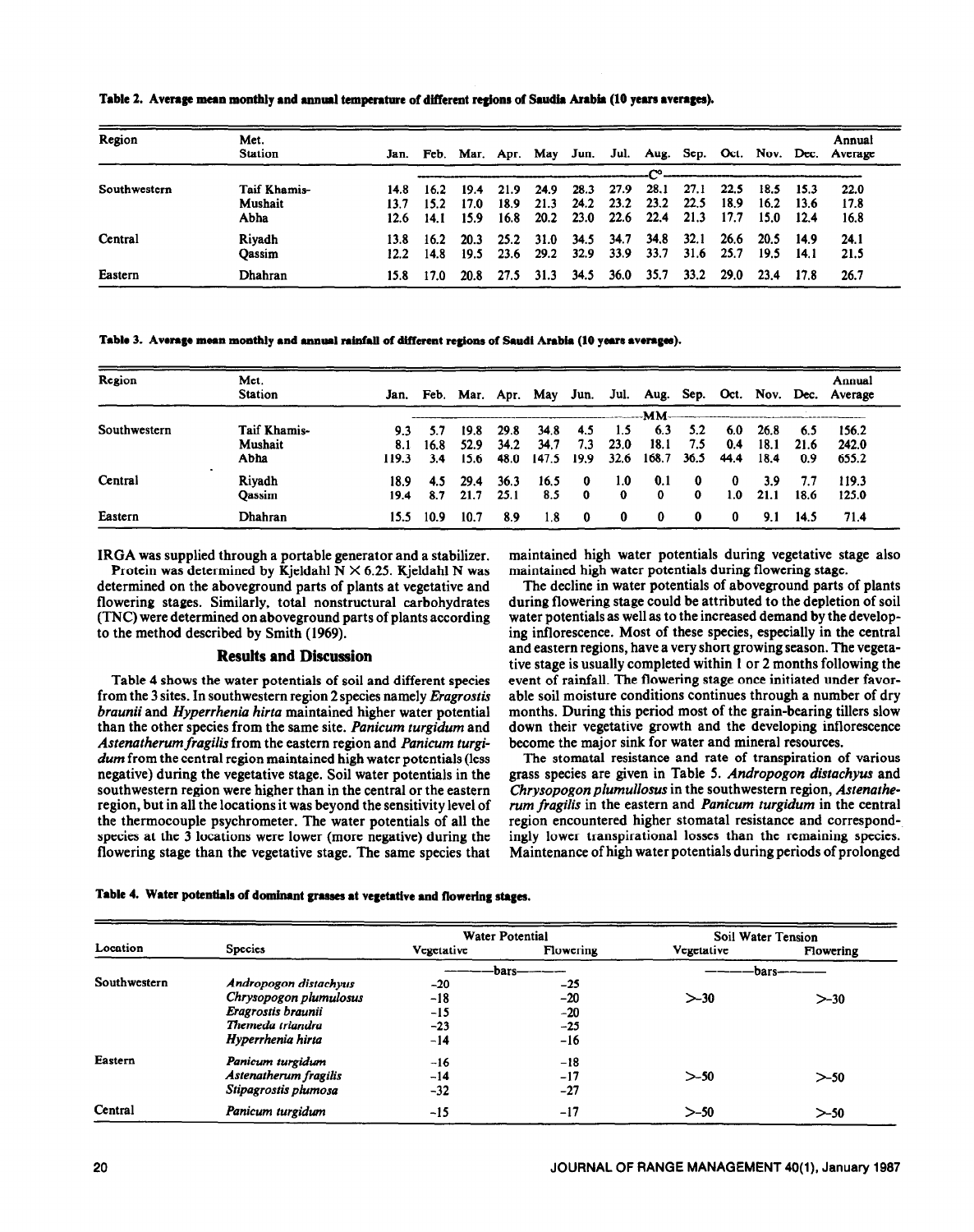Table 5. Stomatal resistance and transpiration of dominant grasses at vegetative and flowering stages.

|              | <b>Species</b>         |                   | Stomatal resistance | <b>Transpiration</b> |              |  |
|--------------|------------------------|-------------------|---------------------|----------------------|--------------|--|
| Location     |                        | <b>Vegetative</b> | Flowering           | Vegetative           | Flowering    |  |
|              |                        |                   | -S/CM——————         |                      | $-mg/dm^2/h$ |  |
| Southwestern | Andropogon distachyus  | 10.5              | 18.7                | 2.4                  | 0.8          |  |
|              | Chrysopogon plumulosus | 8.7               | 15.8                | 3.5                  | 1.2          |  |
|              | Eragrostis braunii     | 7.5               | 12.7                | 4.7                  | 1.3          |  |
|              | Themeda triandra       | 6.5               | 10.7                | 5.8                  |              |  |
|              | Hyperrhenia hirta      | 5.7               | 12.5                | 5.3                  | 1.4          |  |
| Eastern      | Panicum turgidum       | 5.6               | 11.8                | 6.2                  | 0.9          |  |
|              | Astenatherum fragilis  | 7.2               | 12.5                | 4.2                  | 1.2          |  |
|              | Stipagrostis plumosa   | 5.3               | 11.3                | 4.8                  | 1.8          |  |
| Central      | Panicum turgidum       | 8.3               | 15.8                | 2.8                  | 1. I         |  |

dry season is one of the strategies developed by drought-avoiding plants to economize on the available water (Hsiao and Acevedo 1974, Bamberg et al. 1975, Stocker 1960, Teare et al. 1973).

Stomatal resistance of all the species was considerably greater during flowering stage than during vegetative stage and correspondingly the rate of transpiration was also lower than the vegetative stage. Plants adapted to the extreme environmental stresses adjust their stomatal conductance and water potential during rainless period to conserve water for the developng inflorescence. It was mentioned earlier that due to the prolonged seed development period, these plants utilize the water already present in the rootshoot system more efficiently. There is also the possibility of atmospheric moisture becoming available to these plants as a result of condensates at night when temperature are considerably lower than in the day time.

It is not clear from this study how stomatal adjustment is maintained to counteract the increasing atmospheric evaporative demand during the hotter parts of the day. Whether stomata close completely or partially and the degree of density of stomata have not been studied in these plants. However, a number of studies have shown stomatal regulation under drought or under high temperature and water stress conditions (Cowan 1977; Evenari et al. 1975; Frank and Barker 1976; Schulze et al. 1972, 1973).

Rate of photosynthesis of a few species studied (Table 6) was

Table 6. Photosynthesis of dominant grasses during vegetative and flowering stages.

| Location |                       | Photosynthesis    |           |  |  |  |
|----------|-----------------------|-------------------|-----------|--|--|--|
|          | <b>Species</b>        | Vegetative        | Flowering |  |  |  |
|          |                       | $-mgCO2/dm2/h$ —— |           |  |  |  |
| Eastern  | Panicum turgidum      | 10.5              | 7.3       |  |  |  |
|          | Astenatherum fragilis | 8.2               | 5.8       |  |  |  |
|          | Stipagrostis plumosa  | 7.8               | 4.5       |  |  |  |
| Central  | Panicum turgidum      | 11.8              | 8.7       |  |  |  |

higher during vegetative stage than during flowering stage. At the same time, the water-use-efficiency was higher during flowering stage than the vegetative stage (Table 7). The higher photosynthetic rates could be attributed to the presence of more photosynthetic surface and more availability during the vegetative stage. Since the vegetative stage lasts for a few weeks, these plants, therefore, take advantage of the available water by increasing the rate of photosynthesis. At flowering stage, the higher water-useefficiency again indicates the adaptive strategy of these plants economizing on the available water. Generally, these rates of photosynthesis are lower than those of other desert plant species (Bamberg et al. 1975, Ludlow and Wilson 1972, Berry 1975, Fischer and Turner 1978, Bjorkman et al. 1972). In fact, many desert plant species are there not for the purpose of increased productivity but merely for survival and these rates are adequate

JOURNAL OF RANGE MANAGEMENT 40(1), January 1987

Table 7. Ratio of transpiration/photosynthesis at vegetative and flowering stages.

| Location |                       | Transpiration / Photosynthesis |           |  |  |  |
|----------|-----------------------|--------------------------------|-----------|--|--|--|
|          | <b>Species</b>        | Vegetative                     | Flowering |  |  |  |
| Eastern  | Panicum turgidum      | 590                            | 123       |  |  |  |
|          | Astenatherum fragilis | 512                            | 206       |  |  |  |
|          | Stipagrostis plumosa  | 615                            | 400       |  |  |  |
| Central  | Panicum turgidum      | 237                            | 126       |  |  |  |

enough to maintain the perpetual survival and existence of their progenies.

In Table 8 are given the protein and carbohydrate contents of the aboveground parts of plants (flowers not included) during the vegetative and flowering stages. All the species were higher in both protein and carbohydrates during the vegetative and flowering stages. All the species were higher in both protein and carbohydrates during the vegetative stage than the flowering stage. Panicum turgidum, Andropogon distachyus and Hyperrhenia hirta exhibited higher protein content than the other species. The amounts of protein in these species is considerably higher than many desert grass species.

The decline in both protein and carbohydrates of leaves and stems during the flowering stage could be due to the translocation of these energy rich sources to the developing inflorescence. Total nonstructual carbohydrates at any time during the growth of these plants appear to be very low as compared to other species of the same taxonomic group.

TNC is a readily available source of energy and it appears that these are being used constantly by the plants and do not accumulate in any appreciable amounts in the aboveground parts or are translocated as reserves to the below-ground parts for use during stress or during regrowth. Data on the contents of below-ground parts are not available at the time of writing of this article.

These preliminary data on the physiological adaptation of desert grasses clearly indicate that these plants have developed strategies to cope with the adverse climatic conditions. Adjustment to the harsh environment is brought about by a particular parameter at different stages of development. The adaptive strategies such as stomatal regulation, leaf water potential, rate of photosynthesis etc., are adjusted according to the stress involved and the stage of maturity of the plants. How these changes are brought about and what are triggering mechanisms for signaling these changes are not known.

It is too soon to draw any definite conclusion about the real adaptive mechanisms of these plants. This preliminary data especially in the extreme arid environment are not enough to develop hypotheses describing the relationships between the state and the driving variables. However, study of this nature has not been